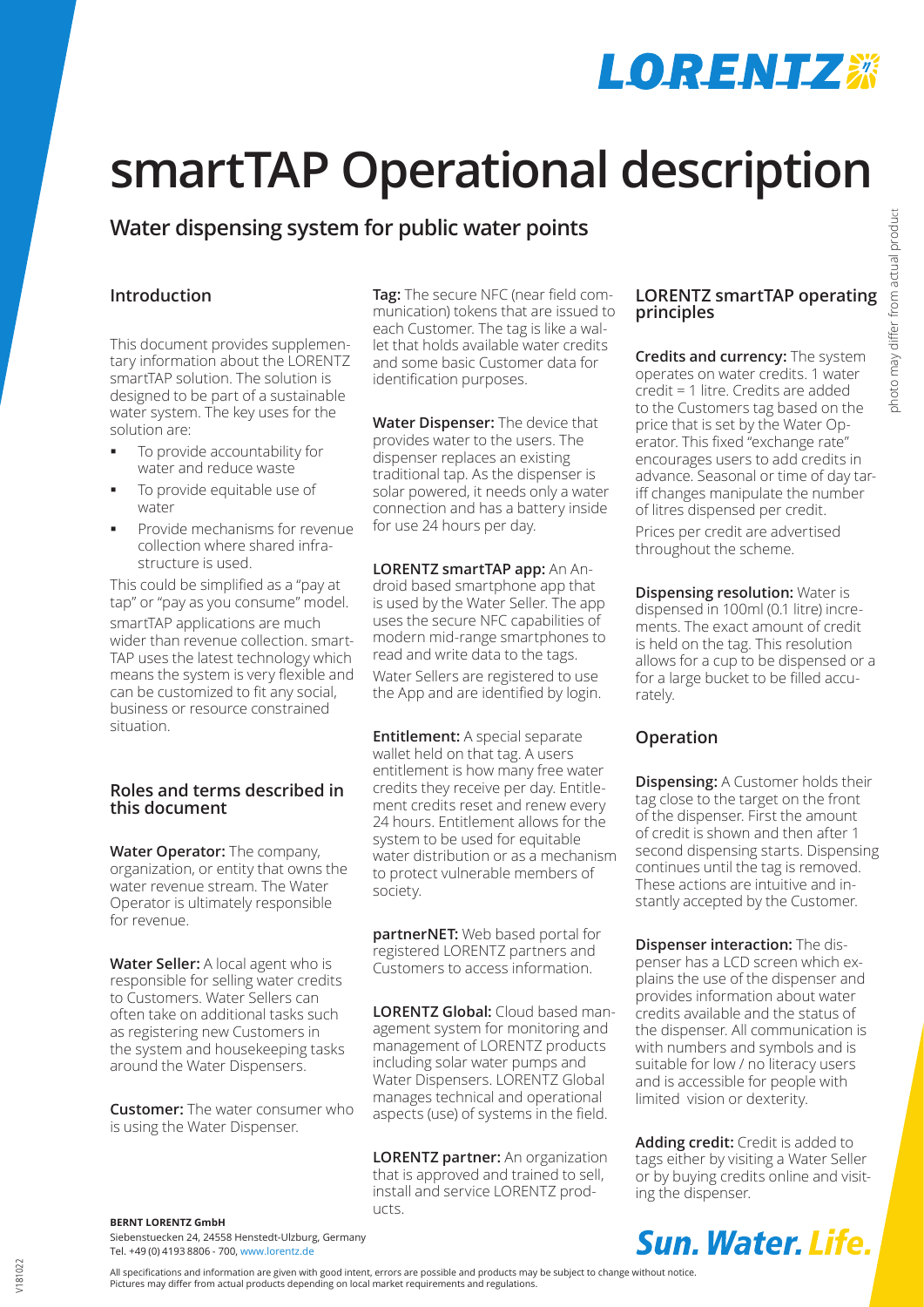

# **smartTAP operational description**

**Water dispensing system for public water points**



## **Offline working**

## **Introduction**

The offline working model allows a sustainable water dispensing network to be implemented simply and quickly.

Offline working requires only 3 components.

- A Water Dispenser
- Tags
- A Water Seller with the LORENTZ smartTAP App

## **Setup and configuration**

Water Dispensers are installed where required. Installation only requires a water connection. The Water Dispenser is supplied with a small PV module and cables.

The Water Dispensers are registered by an approved LORENTZ partner who will install the configuration on the dispensers using an engineering application. The process is fast and secures the dispensers to the Water Operator. Unique security

keys are deployed across the Water Operators network ensuring that tags, dispensers and Water Sellers are all in the same pricing structure. This means that only credits that are sold on the network can be used on dispensers on the network.

Water Seller accounts and Water Operator accounts are configured.

## **Customer introduction**

Tags are issued to Customers within the community. Each household or Customer has a tag and their details are registered using the smartTAP app. This can be done offline. Tag issuing is normally done in one of two ways:

- Tags are purchased and a credit added (like a pre-paid SIM card) where revenue collection is the priority.
- Tags are given to Customers where equitable access to water is the priority.

## **Water Seller credit handling**

Water Sellers request more credits using their app. Credit requests are received by the Water Operator (email alerts). The Water Operator checks payment (cash or mobile money) and accepts or rejects the request. Credits are passed to the Water Seller automatically. The Water Seller needs an internet connection to collect their credits, but does not to sell them, daily operation is offline.

## **Customer adding credits**

The Customer first visits a Water Seller, presents their tag and appropriate payment. Following this, the Water Sellers smartphone app assigns the credits instantly to the tag.

## **System data**

Each dispenser records all transactions and technical data. Each Water Seller app records transactions. All transactions can be uploaded to the LORENTZ Global management system for viewing and consolidation.

**BERNT LORENTZ GmbH**

Siebenstuecken 24, 24558 Henstedt-Ulzburg, Germany Tel. +49 (0) 4193 8806 - 700, www.lorentz.de

All specifications and information are given with good intent, errors are possible and products may be subject to change without notice. Pictures may differ from actual products depending on local market requirements and regulations.

## **Sun. Water, Life.**

V181022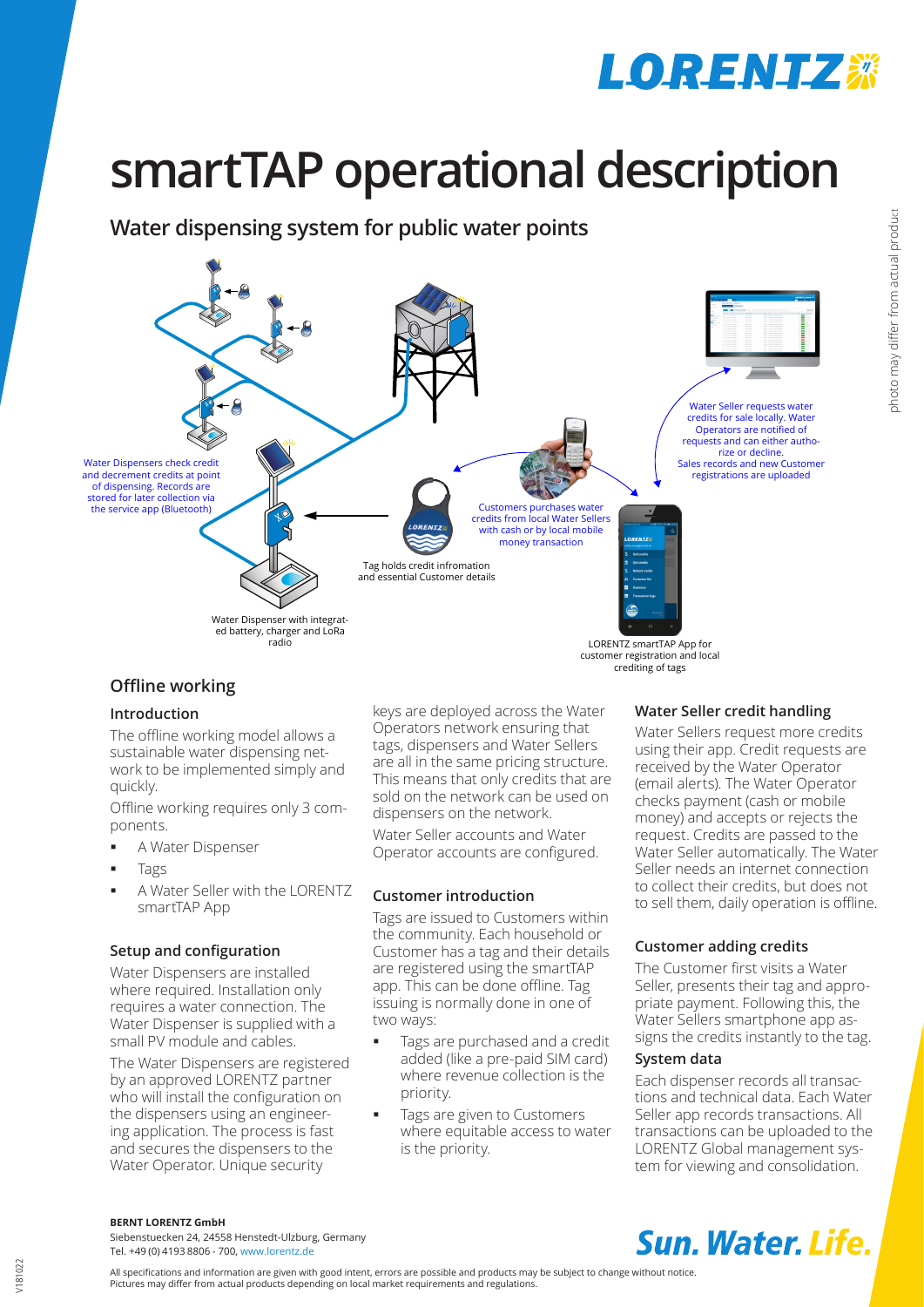## **LORENIZ※**

# **smartTAP Operational description**

## **Water dispensing system for public water points**



## **Online working**

## **Introduction**

The online working model provides all of the same functions as the offline model. By adding the following additional components the system allows for remote monitoring and management and for Customers to buy water credits directly from the Water Operator.

- A Water Dispenser communications hub
- Integration to a mobile money provider
- A LORENTZ Global online account and monthly Water Dispenser management credits

## **Additional setup and configuration**

The hub is installed within the water scheme. Depending on the size of the scheme more than one hub may be required. The hub provides LoRa connectivity to the Water Dispensers

The hubs are registered by an approved LORENTZ partner who will install the configuration using an engineering smartphone app. The process is fast and secures the network dispensers to the Water Operator.

Users within the Water Operators organization have accounts setup on the LORENTZ Global platform by the LORENTZ partner.

Mobile money integration with the Water Operators wallet is handled either directly or through a 3rd party aggregator.

## **Customer introduction**

Tags are issued to Customers within the community in the same way as for the offline model. At registration the mobile money details are also added to the Customer profile to allow payment for credits by mobile money.

## **Water Seller credit handling**

Water Sellers can still operate locally in the online model.

## **Customer adding credit**

The Customer sends a mobile money payment to the Water Operator, payment is confirmed and the credits are sent to all taps in the Water Operator network. The credits are added to the tag at the next visit.

## **System data**

Each Water Dispenser sends realtime transactional and technical data via the LoRa to the hub where data is consolidated and sent via cellular services to the LORENTZ Global management system.

Offline and online transactions are combined to a single view in LO-RENTZ Global.

**BERNT LORENTZ GmbH**

Siebenstuecken 24, 24558 Henstedt-Ulzburg, Germany Tel. +49 (0) 4193 8806 - 700, www.lorentz.de

All specifications and information are given with good intent, errors are possible and products may be subject to change without notice. Pictures may differ from actual products depending on local market requirements and regulations.